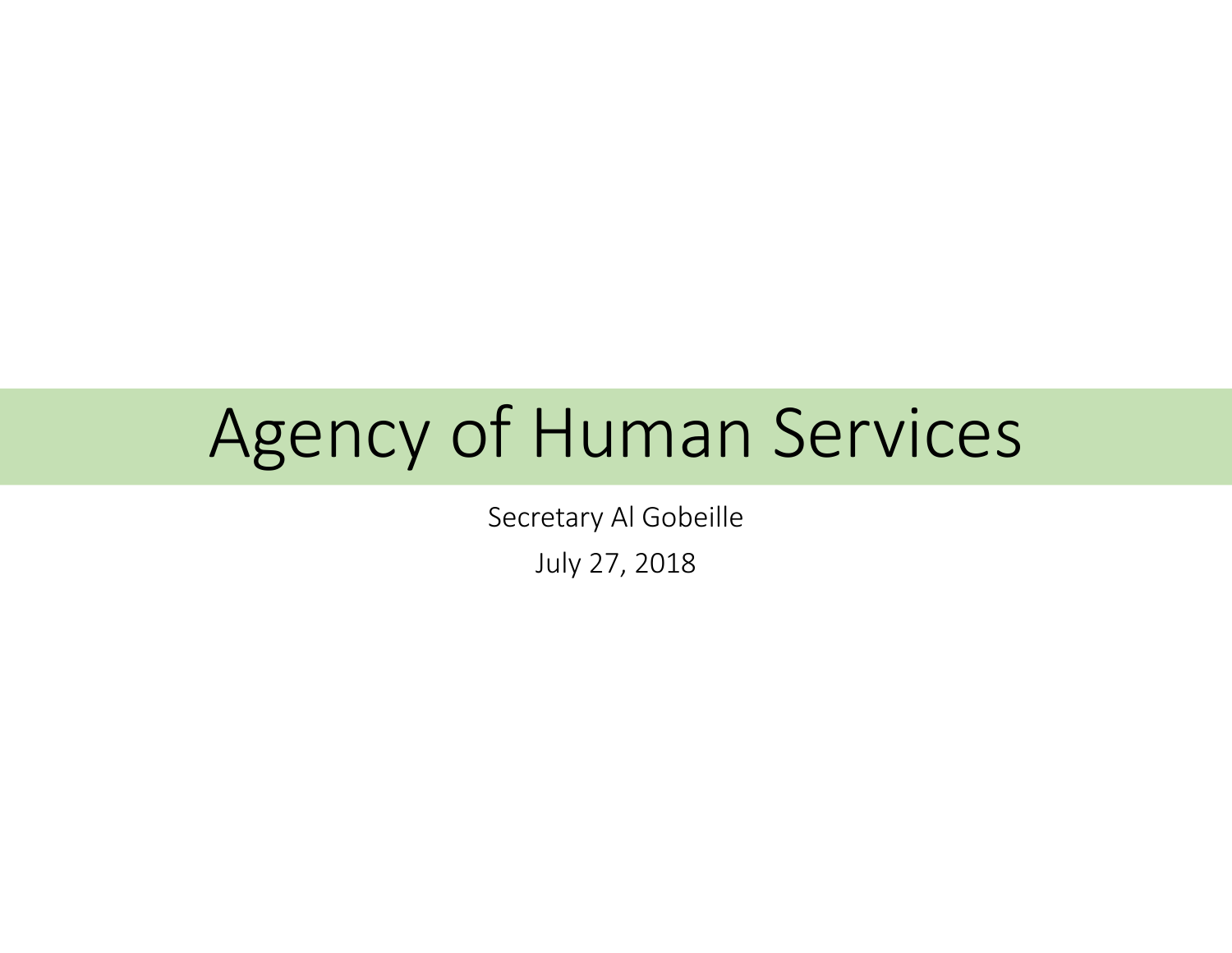# FY 2018 AHS Closeout – Spending Ended On or Below Target (\$'s in millions)

|                        |                 |                         | <b>General Fund</b> | <b>General Fund General Fund</b><br><b>Obligations</b> | <b>Carryforward</b>   | Federal                 | <b>Net Federal &amp;</b><br><b>GF</b>                  |
|------------------------|-----------------|-------------------------|---------------------|--------------------------------------------------------|-----------------------|-------------------------|--------------------------------------------------------|
|                        | Total           | <b>General Fund</b>     | <b>Obligations</b>  | for FY18                                               | for FY19 Pay          |                         | Surplus/ <defisurplus <defici<="" th=""></defisurplus> |
| <b>Department</b>      | <b>Expended</b> | <b>Balance</b>          | per Act 11          | <b>Liabilities</b>                                     | <b>Act</b>            | $c$ it>                 |                                                        |
| <b>AHS Secretary's</b> |                 |                         |                     |                                                        |                       |                         |                                                        |
| <b>Office</b>          | \$1,556.5       | \$4.6                   | $-53.6$             | $-51.1$                                                | $\boldsymbol{\xi}$ .0 | $-5.1$                  | $-5.1$                                                 |
| <b>DVHA</b>            | \$1,124.3       | \$1.6                   | $-5.2$              | $-51.4$                                                | $\boldsymbol{\xi}$ .0 | $-5.5$                  | $-5.5$                                                 |
| <b>VDH</b>             | \$151.5         | \$.0                    | \$.0                | $\boldsymbol{\xi}$ .0                                  | \$.0                  | $\boldsymbol{\xi}$ .0   | $\dot{\mathsf{S}}.0$                                   |
| <b>DMH</b>             | \$239.8         | $\frac{2}{5}$ .4        | \$.0                | $-5.1$                                                 | $-5.3$                | $\zeta$ .1              | $\zeta$ .1                                             |
| <b>DCF</b>             | \$443.3         | \$2.4                   | $-5.3$              | $-51.7$                                                | $-5.4$                | $-5.3$                  | $-5.3$                                                 |
| <b>DAIL</b>            | \$270.8         | \$.6                    | \$.0                | $-5.2$                                                 | $-5.4$                | \$1.9                   | \$1.9                                                  |
| <b>DOC</b>             | \$160.8         | $\boldsymbol{\zeta}$ .1 | \$.0                | $-5.1$                                                 | \$.0                  | $-5.1$                  | $-5.1$                                                 |
| <b>TOTAL AHS</b>       | \$3,947.1       | \$9.6                   | $-54.0$             | $-54.6$                                                | $-51.0$               | $\vert$ \$.9            | $\frac{1}{5.9}$                                        |
| Medicaid/SUD -         |                 |                         |                     |                                                        |                       |                         |                                                        |
| C.1000(a)(14)          |                 | \$7.1                   | $-57.1$             | $\boldsymbol{\xi}$ .0                                  | $\boldsymbol{\xi}$ .0 | $\boldsymbol{\xi}$ .0   | $\boldsymbol{\xi}$ .0                                  |
| <b>TOTAL AHS</b>       | \$3,947.1       | \$16.7                  | $-511.1$            | $-54.6$                                                | $-51.0$               | $\boldsymbol{\zeta}$ .9 | $\boldsymbol{\xi}$ .9                                  |

2 Underspent GF budget by 1.42% of appropriation excluding \$7.1M one‐time approp (over FY18 As Passed BAA) \*Federal funds based on estimated amounts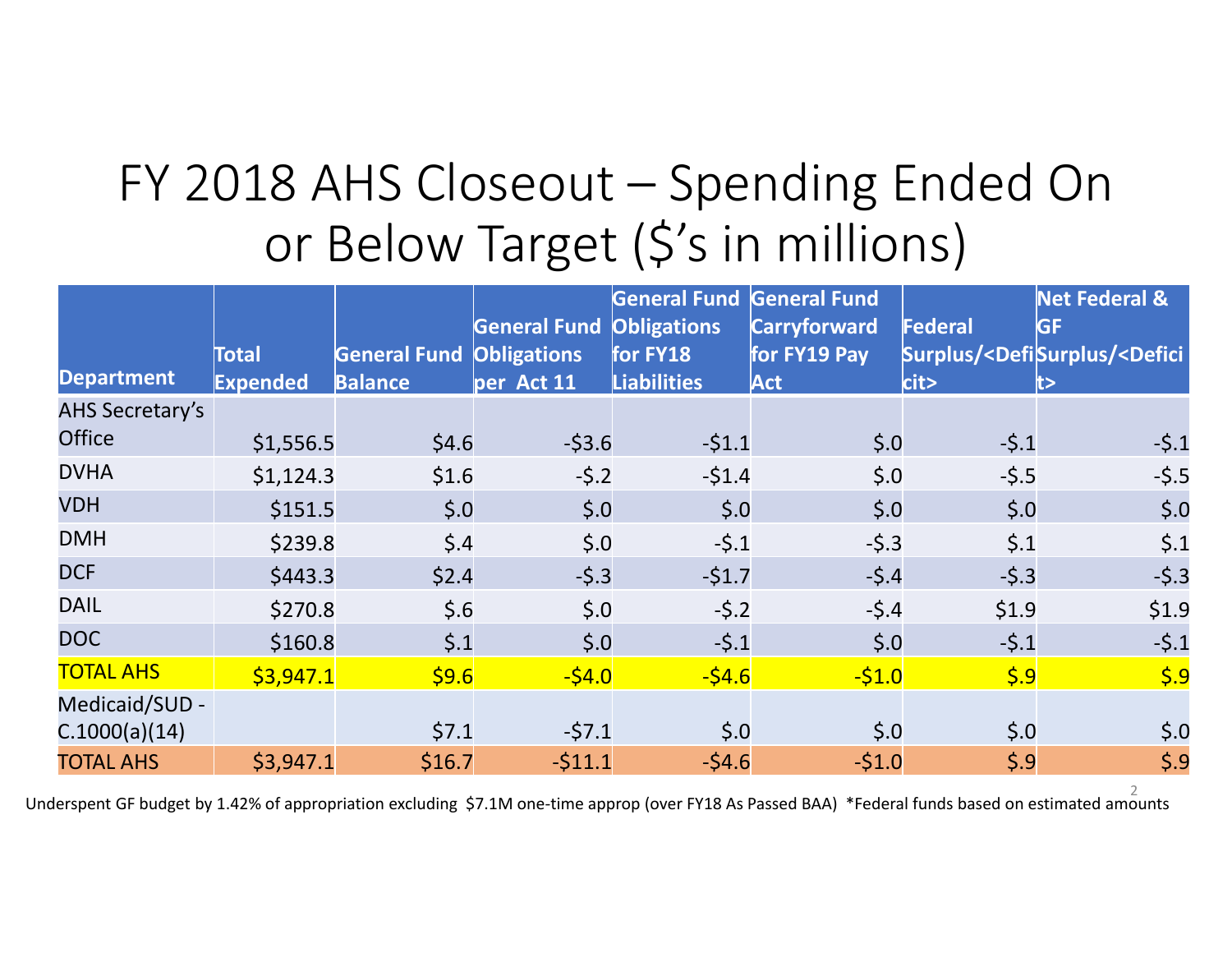### AHS Actual Expenditures (All Funds – Non‐Duplicated by GC)



3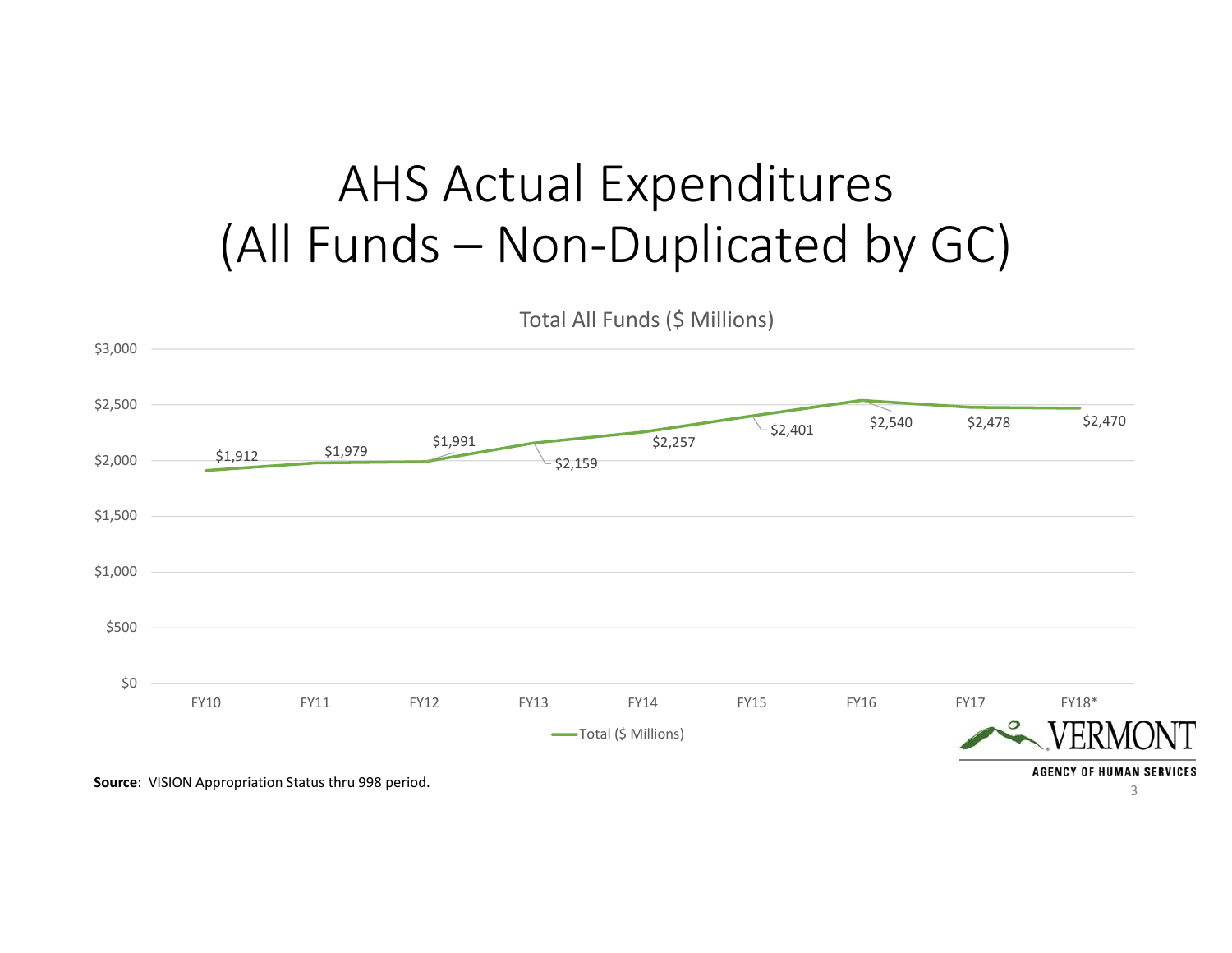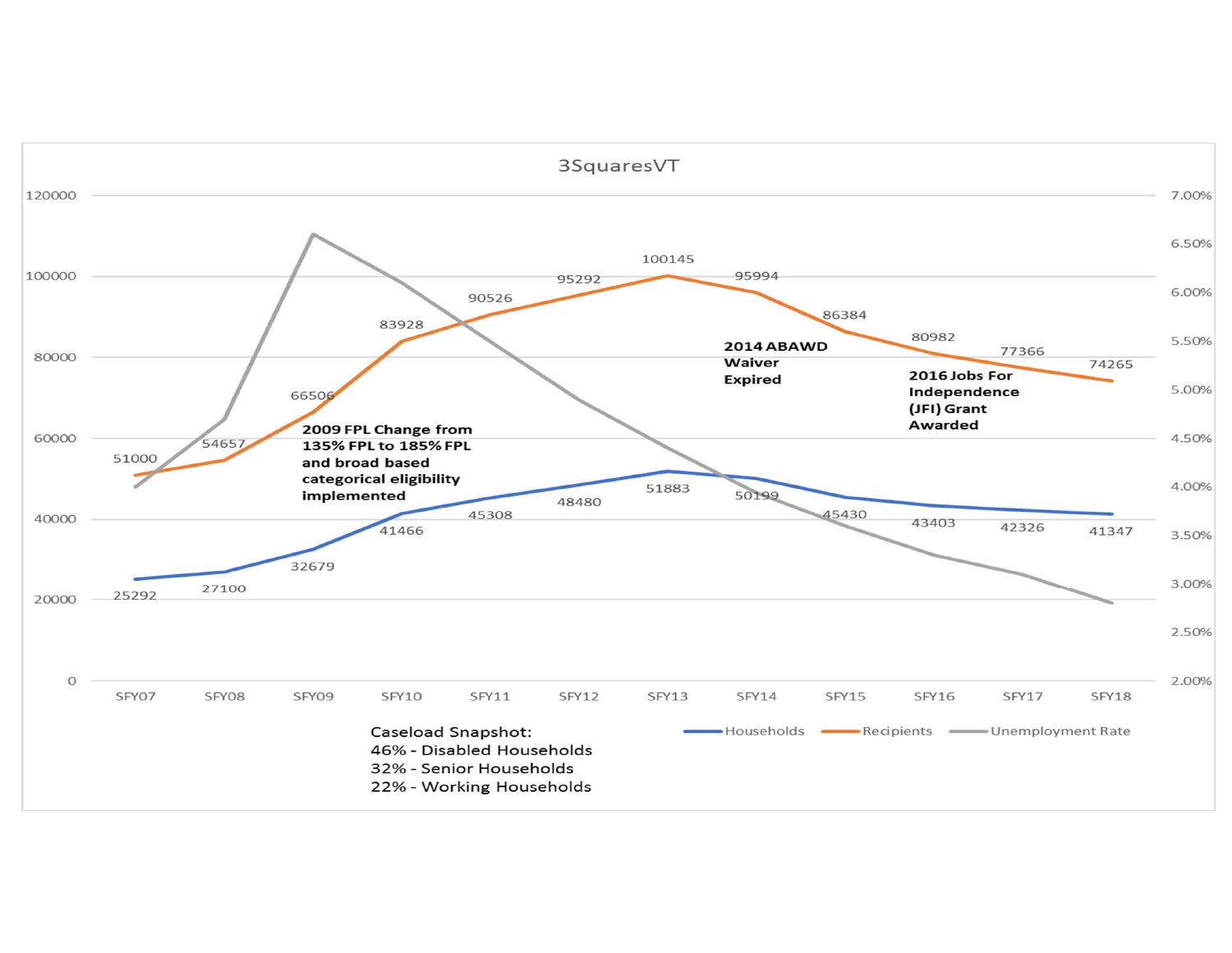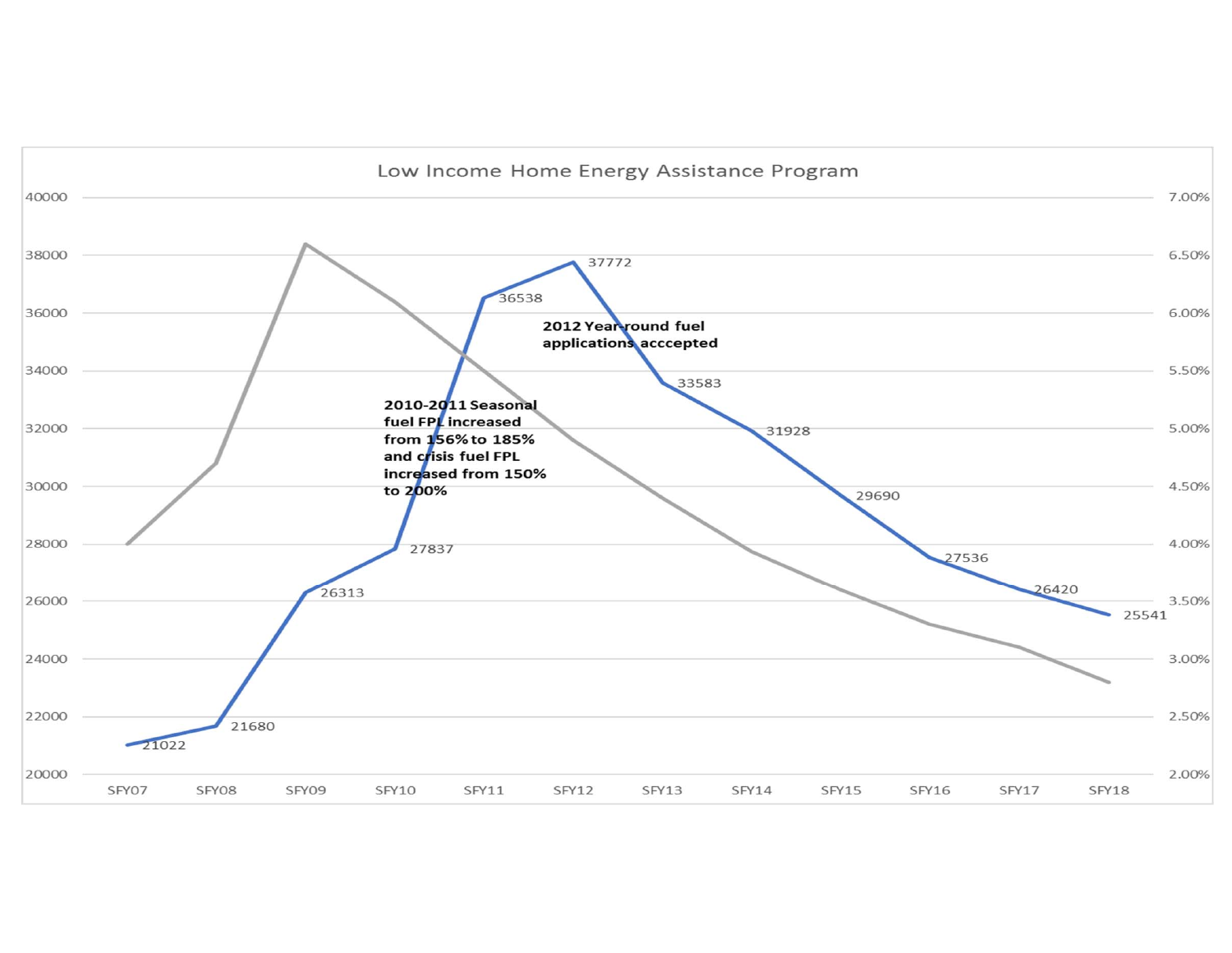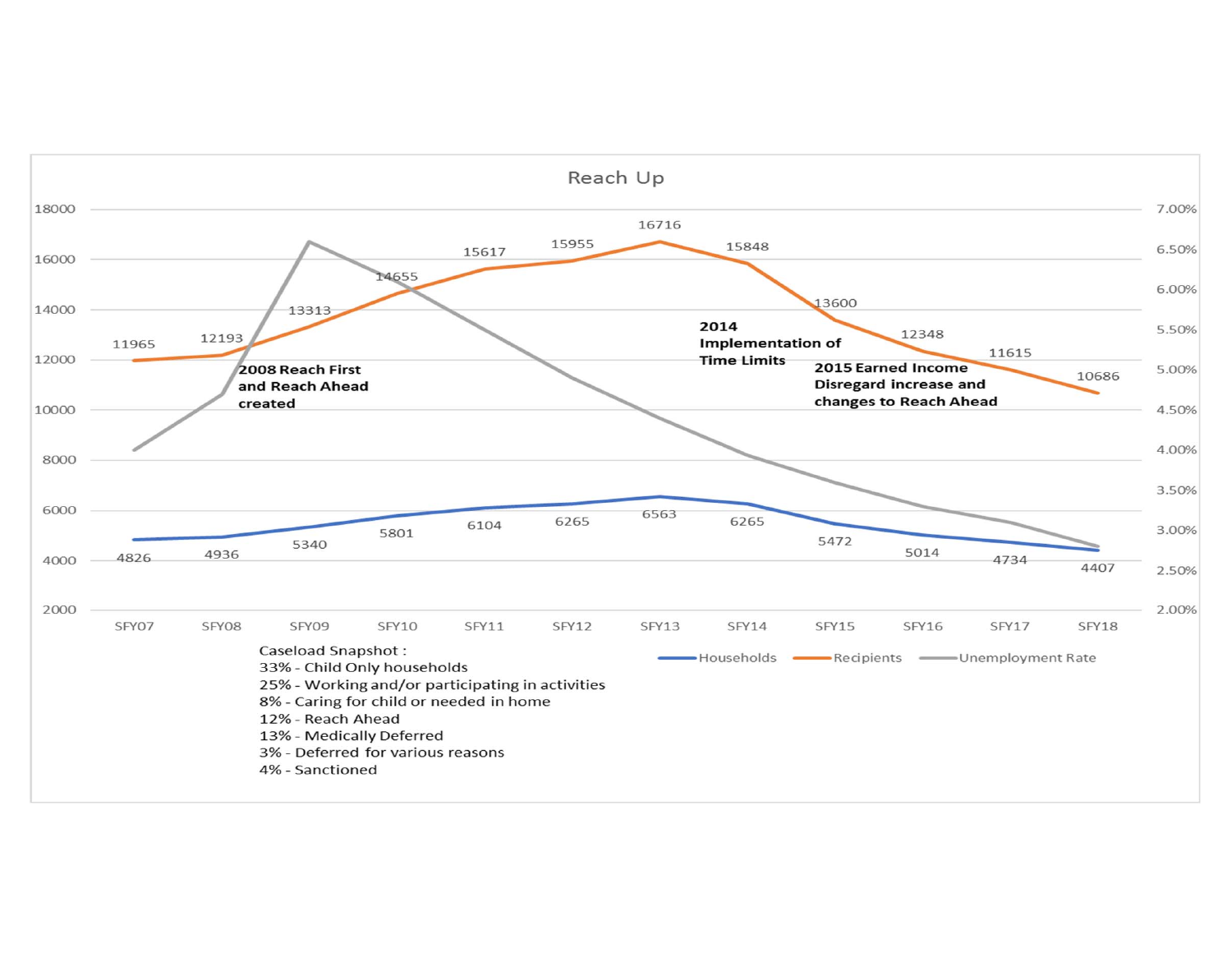## AHS Update on Interim Work Schedule

- Nursing Home Transfers/Working Group http://humanservices.vermont.gov/con‐desk‐review‐information‐final.pdf
- Facilities
	- AHS Facilities Report
	- Brattleboro Retreat
	- Woodside
- DA Rate Increase Official Update in September 2018
- ACO Development
	- Medicaid Next Generation ACO Program: 42,342 in 2018. A by 45% increase from 29,102 in 2017
	- Medicare Next Generation ACO Program: 39,702 in 2018
- Prescription Drug Importation



**AGENCY OF HUMAN SERVICES** 

7